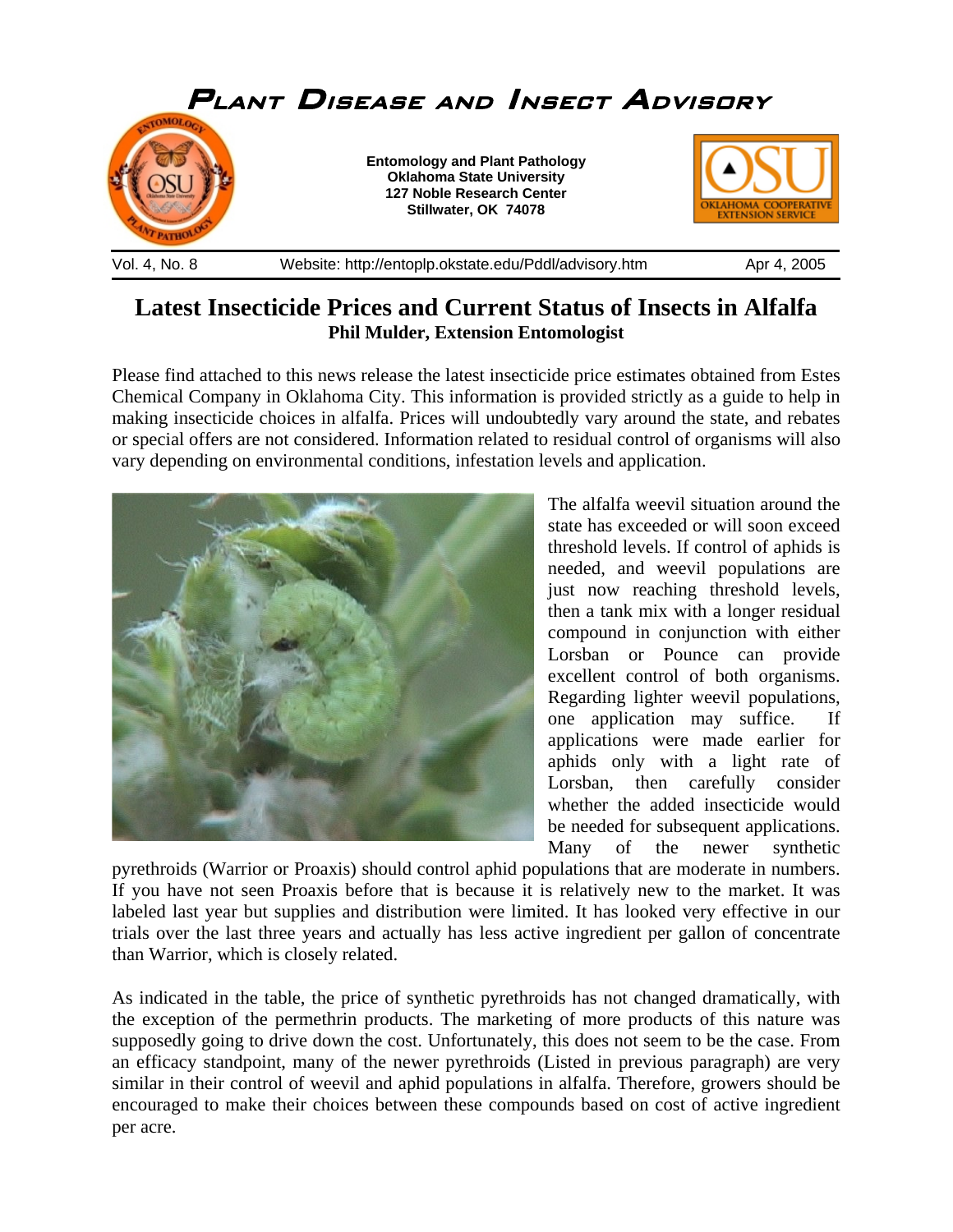| Insecticide                                                                                                                                                                                                                                                                                                                                                                                                                                                               | '05 Retail Cost<br>Per/Gallon | Rate(s)/A*                                                            | $A^{**}$<br>2005 | Effect-Weevil<br>Residual | Effect-Aphids<br>Residual | Waiting Period<br>to Harvest                                                | (Human Tox)<br>Signal Word |
|---------------------------------------------------------------------------------------------------------------------------------------------------------------------------------------------------------------------------------------------------------------------------------------------------------------------------------------------------------------------------------------------------------------------------------------------------------------------------|-------------------------------|-----------------------------------------------------------------------|------------------|---------------------------|---------------------------|-----------------------------------------------------------------------------|----------------------------|
| Lorsban 4E                                                                                                                                                                                                                                                                                                                                                                                                                                                                | $37.00^{\rm a}$               | $1pt-1 qt$                                                            | $4.62 - 9.25$    | Short - Moderate          | Moderate - Long           | $7 - 21$                                                                    | Warning                    |
| Furadan 4F                                                                                                                                                                                                                                                                                                                                                                                                                                                                | $83.00^{\rm a}$               | $(1/2 - 1$ lb AI)<br>$(1/2 - 1$ lb AI)<br>$1 pt - 1 qt$               | $10.37 - 20.75$  | Moderate - Long           | Moderate                  | $14 - 28$                                                                   | Danger                     |
| M-Parathion 4E                                                                                                                                                                                                                                                                                                                                                                                                                                                            | 35.72°                        | $(1/4 - 1/2$ lb AI)<br>$\frac{1}{2}$ - 1 pt                           | $2.23 - 4.46$    | Short                     | Short - Moderate          | 15                                                                          | Danger                     |
| Dimethoate                                                                                                                                                                                                                                                                                                                                                                                                                                                                | $37.80^{\rm a}$               | $(\sqrt{15}$ AD<br>$1\,\mathrm{pt}$                                   | 4.72             | Not recommended           | Short - Moderate          | $\overline{10}$                                                             | Warning                    |
| Methomyl-Lannate 2.4                                                                                                                                                                                                                                                                                                                                                                                                                                                      | 55.50 <sup>a</sup>            | $(0.45-0.90$ lb AI)<br>$1\frac{1}{2} - 3$ pts                         | $10.40 - 20.81$  | Moderate                  | Not recommended           | 0                                                                           | Danger                     |
| Malathion 5E                                                                                                                                                                                                                                                                                                                                                                                                                                                              | $30.20^{a}$                   | $(1 - 1\frac{1}{4} \text{ lb } \text{Al})$<br>$1\frac{1}{2} - 2.0$ pt | $5.66 - 7.55$    | Short - Moderate          | Short - Moderate          | 0                                                                           | Warning                    |
| <b>Sevin Products</b><br>80S                                                                                                                                                                                                                                                                                                                                                                                                                                              | 6.29/lb                       | $1\frac{1}{2}$ lb                                                     | 9.43             | Short                     | Not Recommended           | Γ                                                                           | Warning                    |
| <b>XLR</b> Plus                                                                                                                                                                                                                                                                                                                                                                                                                                                           | $37.60^{a}$                   | $(1 - 1\frac{1}{2}$ lb AI)<br>$(1\frac{1}{2}$ lb AI)<br>$1 - 1$ ½ qts | $9.40 - 14.10$   | Short                     | Not Recommended           | 7                                                                           | Caution                    |
| Synthetic Pyrethroids<br>Baythroid 2E                                                                                                                                                                                                                                                                                                                                                                                                                                     | $385.00^{d}$                  | $(0.025 - 0.044$ AI)<br>$1.6 - 2.8$ oz                                | $4.81 - 8.42$    | Long                      | Moderate                  | $\overline{ }$                                                              | Danger                     |
| Warrior 1EC                                                                                                                                                                                                                                                                                                                                                                                                                                                               | $292.50^{d}$                  | $(0.015 - 0.030A)$<br>$1.92 - 3.84$ oz                                | $4.39 - 8.77$    | Long                      | Moderate                  | $\overline{ }$                                                              | Warning                    |
| Permethrin 3.2 EC                                                                                                                                                                                                                                                                                                                                                                                                                                                         | $107.10^{d}$                  | $(0.05 - 0.20 \text{ AD})$<br>$2 - 8 oz$                              | $1.67 - 6.69$    | Short                     | Moderate                  | $\leq$ .10 lb = 0 days                                                      | Caution                    |
| Mustang - Max 0.8 EC                                                                                                                                                                                                                                                                                                                                                                                                                                                      | $213.20^{d}$                  | $(0.014 - 0.025)$ AI<br>$2.24 - 4.0$ oz                               | $3.73 - 6.66$    | Long                      | Moderate-Long             | $>10$ lb = 14 days<br>3                                                     | Warning                    |
| Proaxis                                                                                                                                                                                                                                                                                                                                                                                                                                                                   | $270.25^d$                    | $(0.0075 - 0.015$ AI)<br>$1.92 - 3.84$ oz                             | $4.05 - 8.11$    | Long                      | Moderate-Long             | $1/7$ f                                                                     | Caution                    |
| *Lower rates for aphid control and higher rates for weevils; Lower rates are not recommended for effective weevil control<br>** Depicts Retail Cost (Dealer Price + 10 % markup); Does not include application costs<br>Price indicated reflects purchase of 2 1/2 gal. container.<br>brice indicated reflects purchase of 55-gal. container.<br><sup>4</sup> Price indicated reflects purchase of 1-gal. container.<br>Price indicated reflects purchase of 15 gal.-keg. |                               |                                                                       |                  |                           |                           | Caution=Slightly Toxic<br>Danger = Highly Toxic<br>Warning=Moderately Toxic |                            |
| Proaxis preharvest interval; Iday for forage, 7 days for hay.<br>Aerial application only                                                                                                                                                                                                                                                                                                                                                                                  |                               |                                                                       |                  |                           |                           | Prepared by P.G. Mulder 03/15/05                                            |                            |

INSECTICIDES FOR WEEVIL AND APHIDS IN ALFALFA **INSECTICIDES FOR WEEVIL AND APHIDS IN ALFALFA**